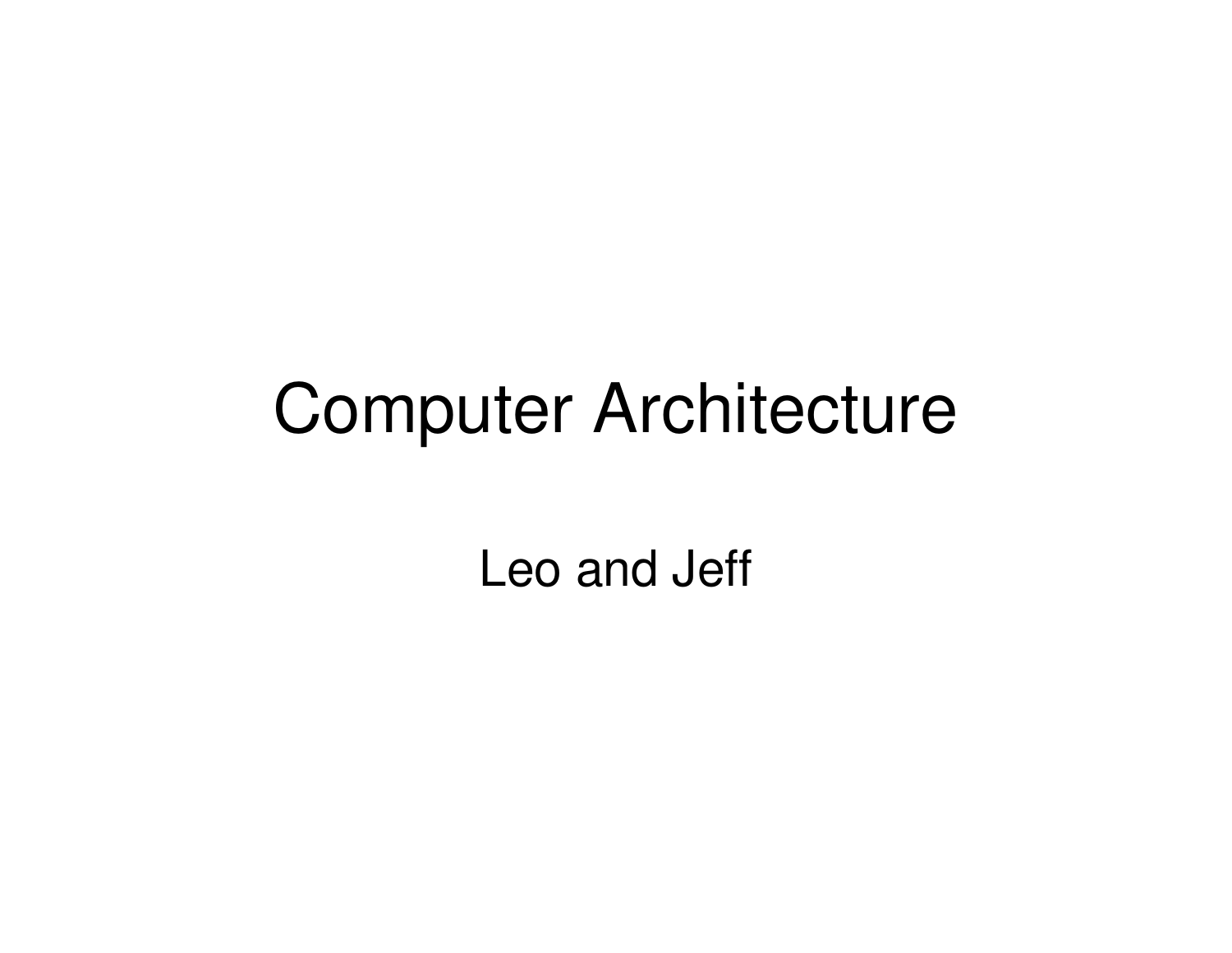### Architecture is…

- •**High Level** processor / ISA design
- •Cores galore!
- •**Interconnects**
- •**Memory**
- •Exploiting parallelism
- •Who's hot?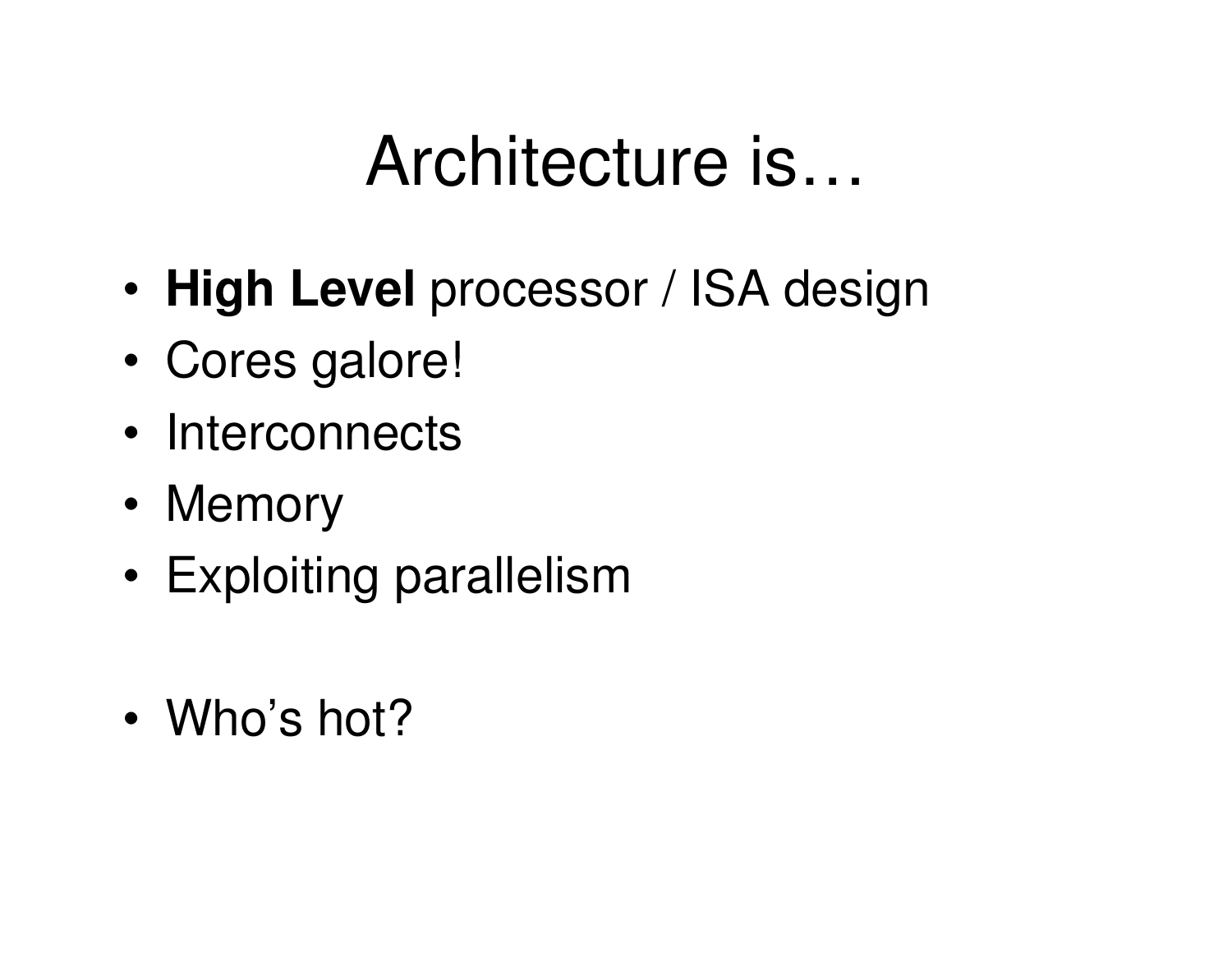# Big Players (Domestic)

- U Wisconsin Madison
- Berkeley
- Stanford
- UIUC
- U Michigan Ann Arbor
- UW
- UCSD
- What's hot?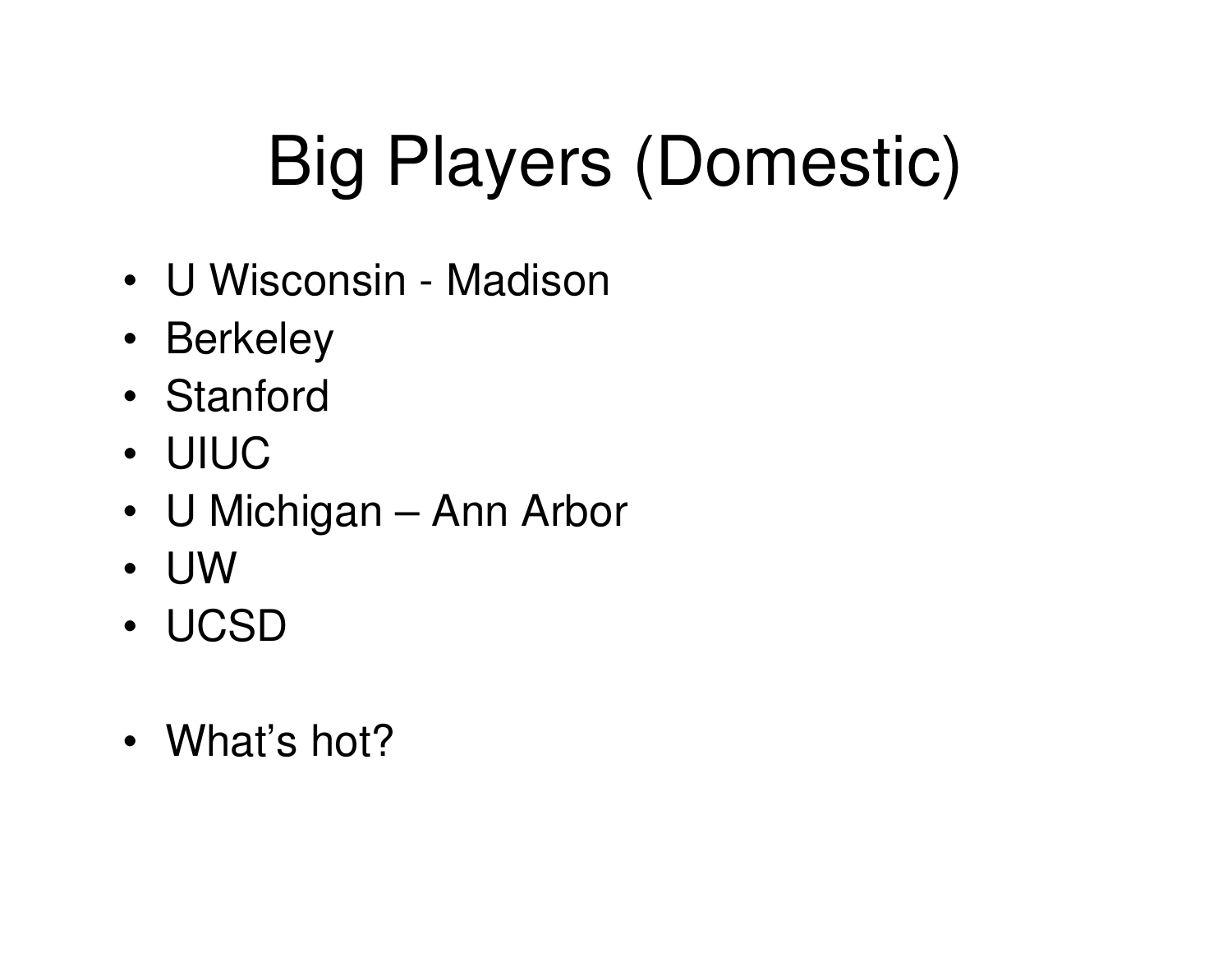# Traditional Architecture

- •**Caching**
- •Prefetching
- •Branch Prediction
- •**Speculation**
- •**Pipelining**

(Everyone does these)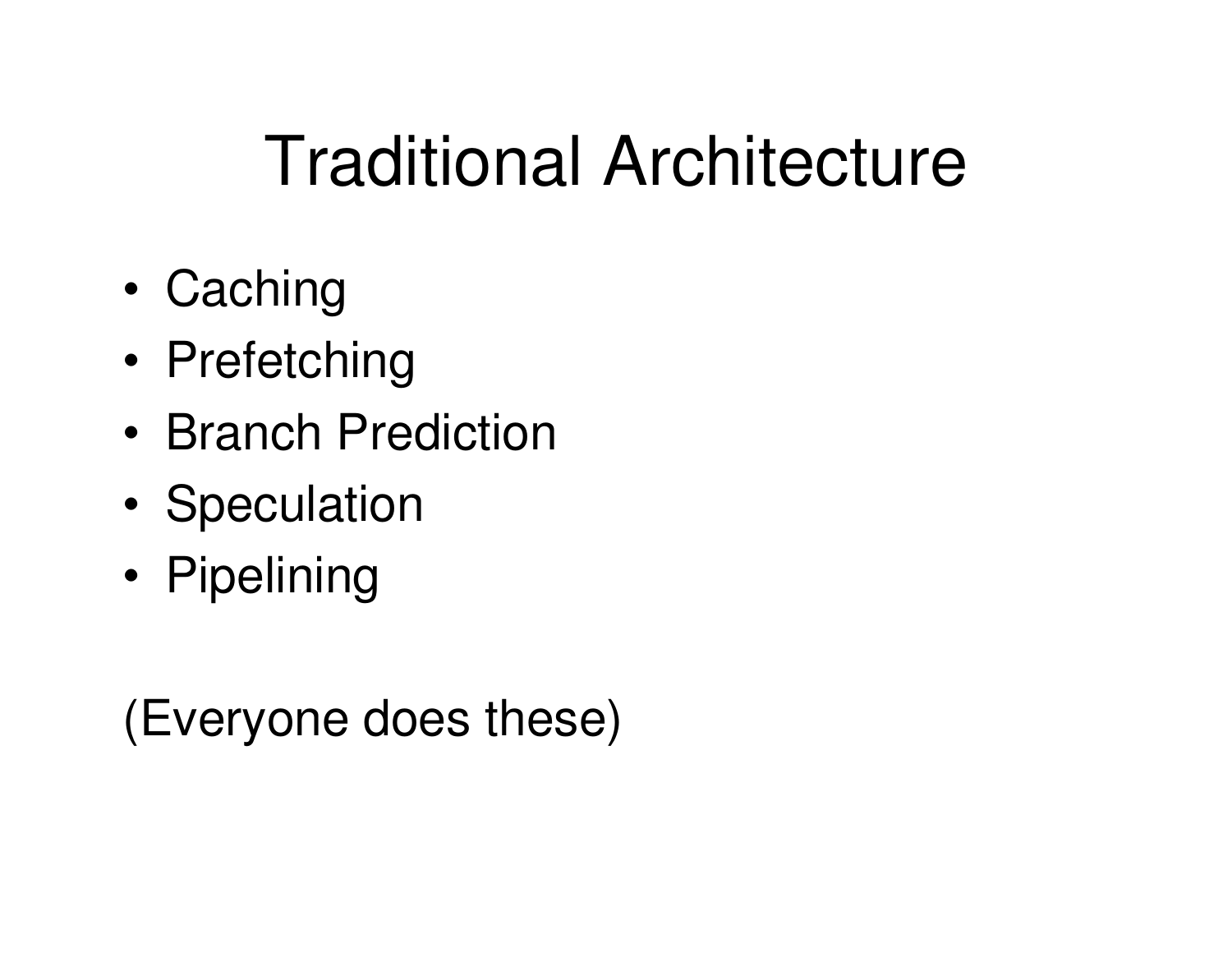# Power!

- •**At least** as important as performance
- • Soon - can't turn on the whole chip
	- –App. specific hardware
- •Off chip power
- •**Mobile**
- • UCSD: Arsenal (Swanson/Taylor), Adaptive power (Tullsen/VK), McPAT (Tullsen/Rick), Rosing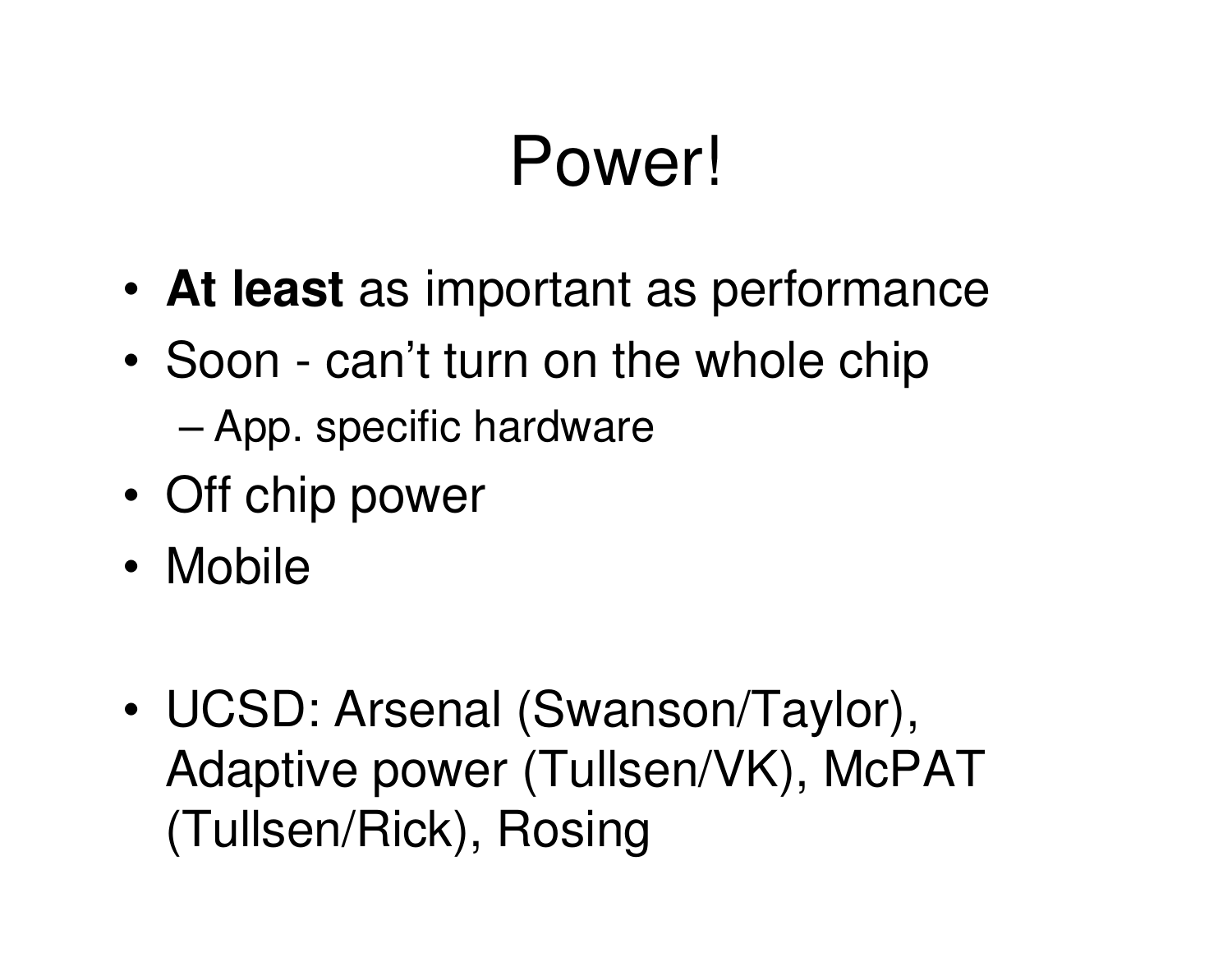## Parallelism

- •Instruction Level
- •Thread Level
- •Inter-core
- •ISA (punt)
- • UCSD – SMT (Tullsen), Thread Migration (Tullsen/Jeff)
- • Others: Berkeley "Seven Dwarves", Stanford, UIUC, (everyone!)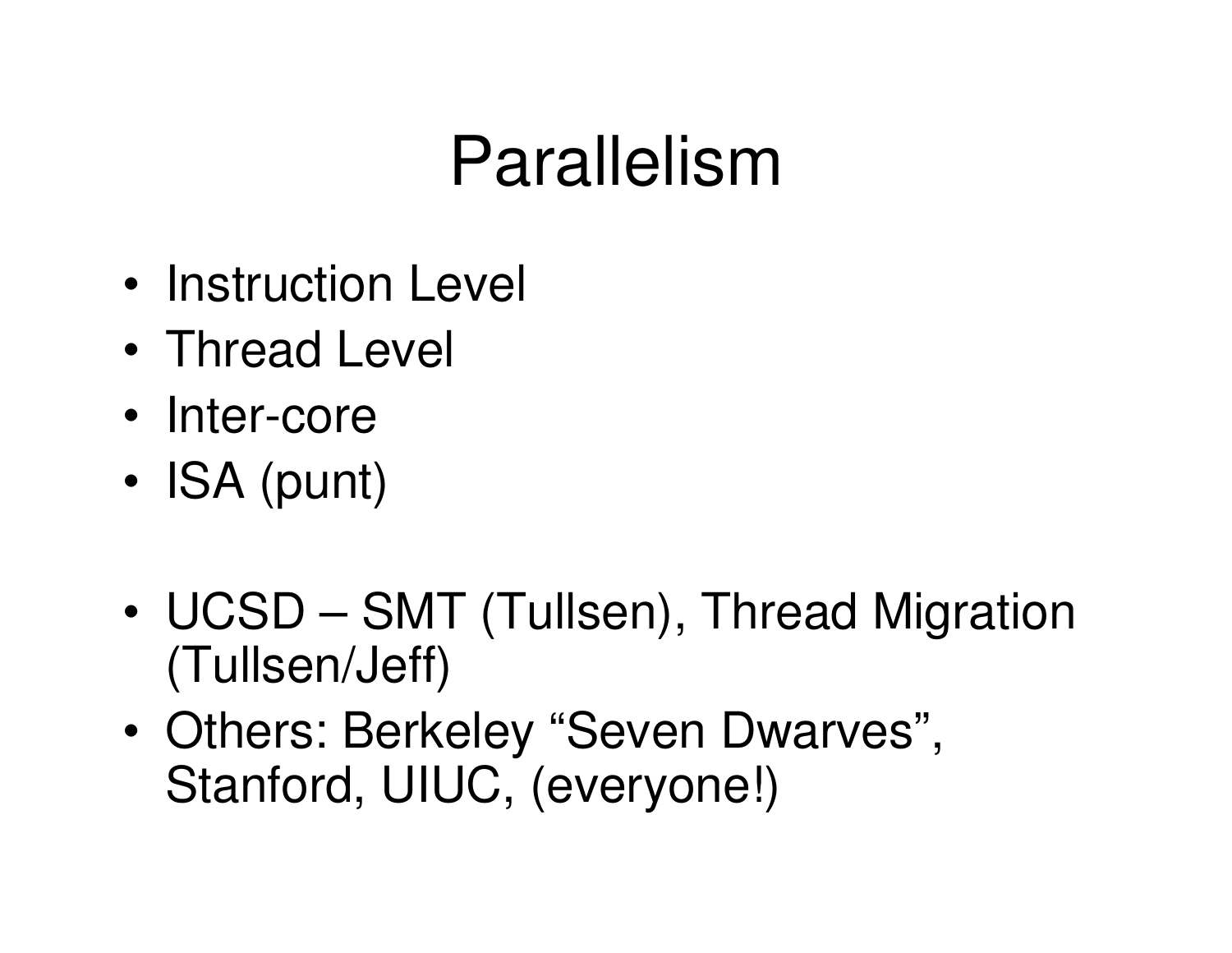### Transactional Memory

- •Simpler Parallel Programming
- •Opportunistic Concurrency
- • UCSD: PTM (Jack, Ganesh), SpMT(Tullsen/Leo)
- •Others: Bulk (UIUC), TCC (Stanford)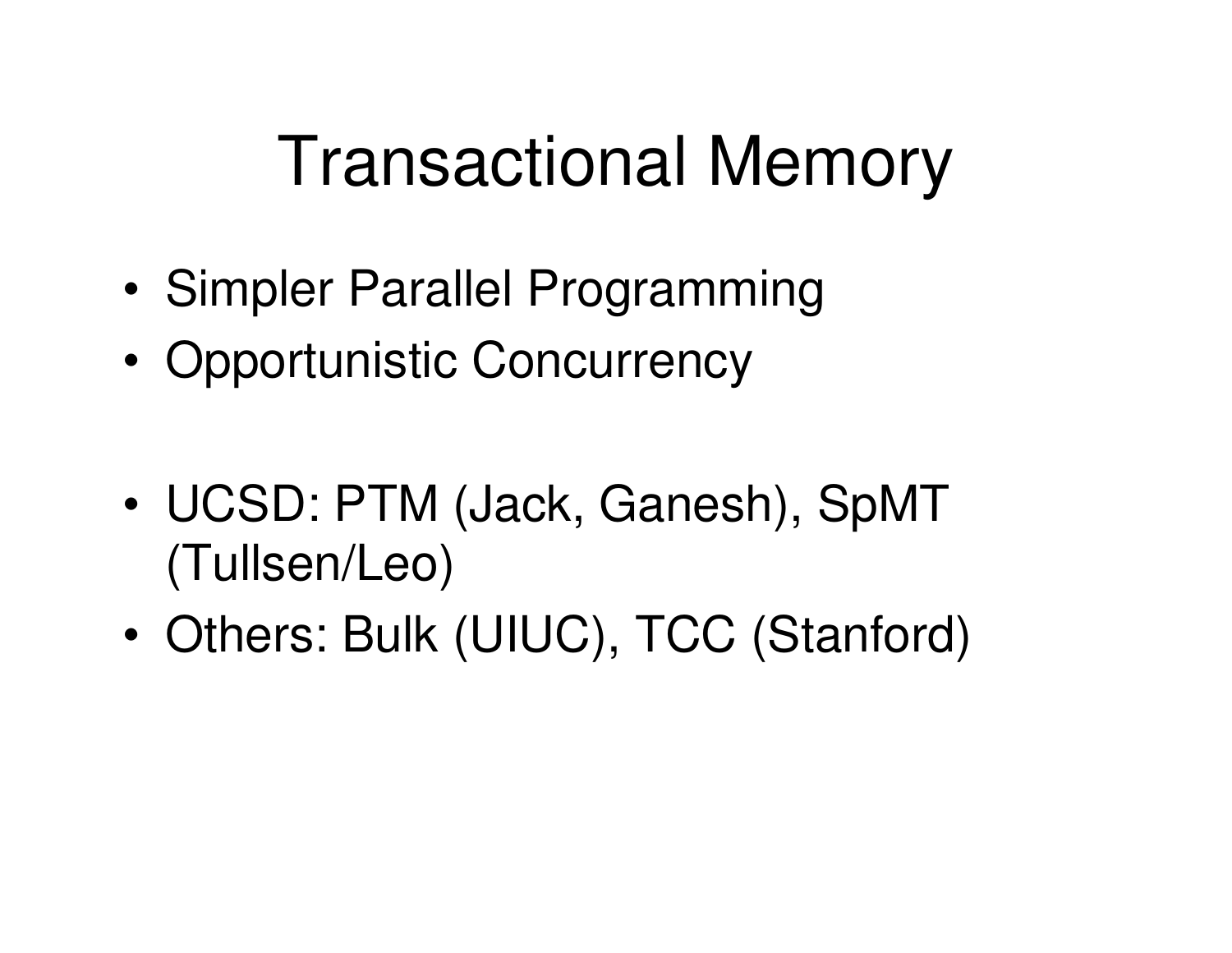#### Interconnect

- •On-chip networks
- •Trend: point-to-point
- •**Synchronization**

•UIUC (Sarita, Rakesh), Stanford (Dally)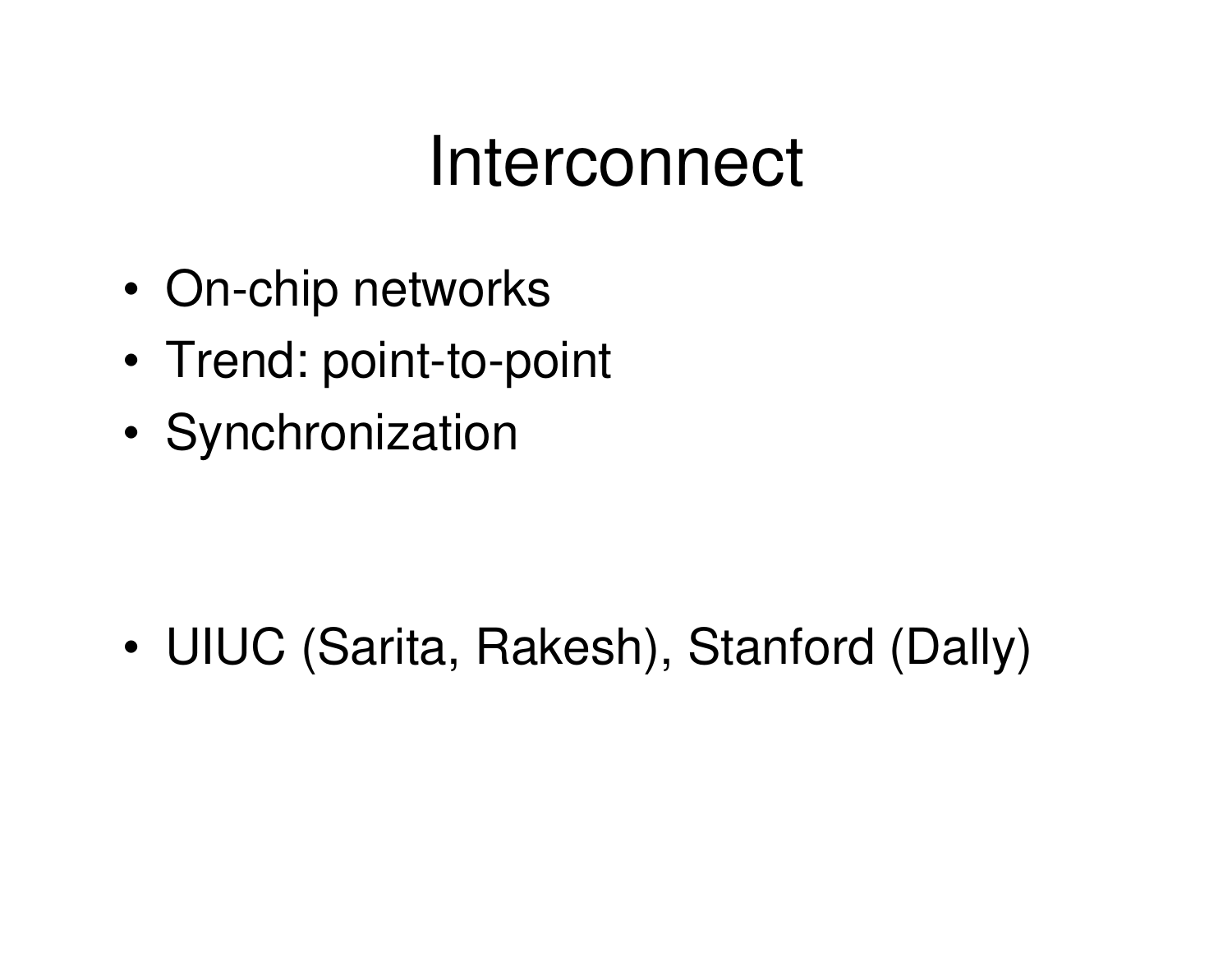# Memory Systems

- • New devices
	- –Flash, **Phase Change**, etc.
- •**Reliability**

#### UCSD – Flash Gordon (Swanson's folks), Rosing